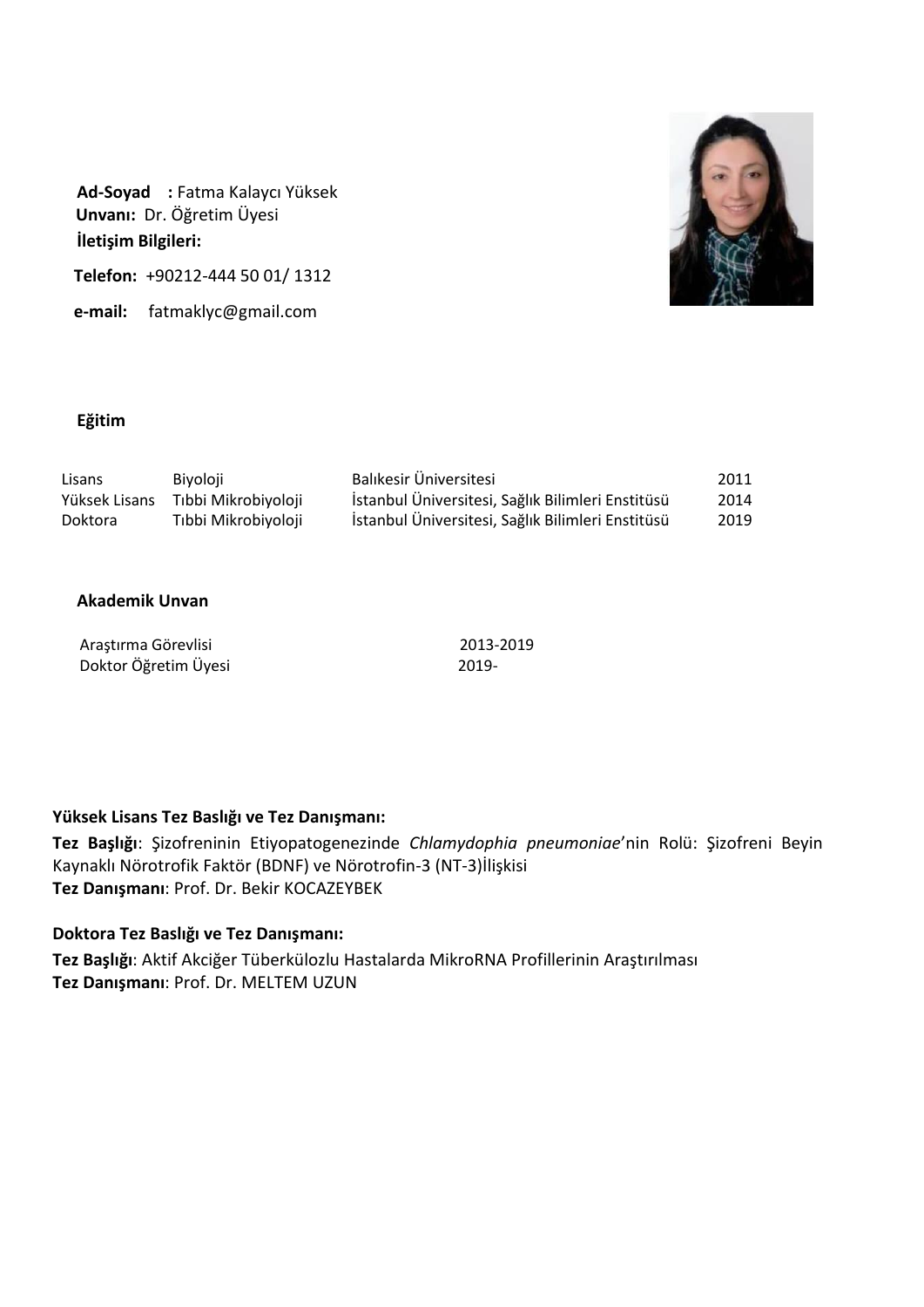### **YAYINLAR**

#### **A. Uluslararasımakaleler(SCI, SCI-Expanded)**

- **1. Kalaycı Yüksek F**, Gümüş D, Gündoğan Gi, Anğ Küçüker M. Cell-free Lactobacillus sp supernatants modulate Staphylococcus aureus growth, adhesion and invasion to human osteoblast (HOB) cells. Current Microbiology, 2020; 74 (1):125-132. **(SCI-E)**
- **2.** Demiryas S, Caliskan R, Saribas S, Akkus S, Gareayagh N, Kirmusaoglu S, Kepil N, Dinc H, Dag H, Dagdeviren E, Tokman HB, **Kalayci F**, Demirci M, Tasci I, Erzin Y, Bal K, Kocazeybek B. The association between cagL and cagA, vacAs-m, babA genes in patients with gastric cancer, duodenal ulcer, and non-ulcer dyspepsia related to Helicobacter pylori. Acta Gastroenterol Belg 2020; 83(3):385-392. **(SCI-E)**
- **3.** Gümüş D, **Kalaycı-Yüksek F**, Sefer Ö, Yörük E, Uz G, Anğ Küçüker M. The roles of hormones in the modulation of growth and virulence genes' expressions in UPEC strains. Microb Pathog 2019; 11;132:319-324. **(SCI)**
- **4.** Kocazeybek B, Kutlu Sakli M, Yuksel P, Demirci M, Caliskan R, Ziver Sarp T, Saribas S, Demiryas S, **Kalayci F**, Cakan H, Kirkoyun Uysal H, Gareayaghi N, Ergin S, Erzin YZ, Bal K, Tascı İ, Tokman HB. Comparison of new and classical point mutations associated with clarithromycin resistance in Helicobacter pylori strains isolated from dyspeptic patients and their effects on phenotypic clarithromycin resistance. J Med Microbiol 2019; 68(4):566-57. **(SCI)**
- **5.** Gümüş D, **Kalaycı-Yüksek F**, Yörük E, Uz G, Çelik E, Arslan C, Aydın EM, Canlı C, Anğ-Küçüker M. Alterations of growth rate and gene expression levels of UPEC by antibiotics at sub-MIC. Folia Microbiol (Praha) 2018;63:451-457. **(SCI)**
- **6. Kalayci F**, Ozdemir A, Saribas S, Yuksel P, Ergin S , Kuskucu AM, Poyraz CA, Balcioglu İ, Alpay N, Kurt A, Sezgin Z, Kocak BT, Icel RC, Can G, Tokman HB, Kocazeybek B. The relationship of Chlamydophila pneumoniae with schizophrenia: The role of brain-derived neurotrophic factor (BDNF) and neurotrophin-3 (NT-3) in this relationship. Rev Argent Microbiol 2017;49:39-49. **(SCI-exp)**
- **7.** Gumus D, Yoruk E, **Kalayci-Yuksek F,** Uz G, Topal-Sarikaya A, Ang-Kucuker M. The Effects of Insulin and Glucose on Different Characteristics of a UPEC: Alterations in Growth Rate and Expression Levels of some Virulence Genes. Clin Lab 2017;63:1589-1597. (SCI-exp)
- **8.** Çoban AY, Taştekin B, Uzun M, **Kalaycı F**, Ceyhan İ, Biçmen C, Albay A, Sığ AK, Özkütük N, Sürücüoğlu S, Özkütük A, Esen N, Albayrak N, Aslantürk A, Sarıbaş Z, Alp A. Multicenter evaluation of the indirect nitrate reductase assay for the rapid detection of multidrug- resistant tuberculosis. Mikrobiyol Bul 2016;50:140-6. (**SCI-exp**)-Short communication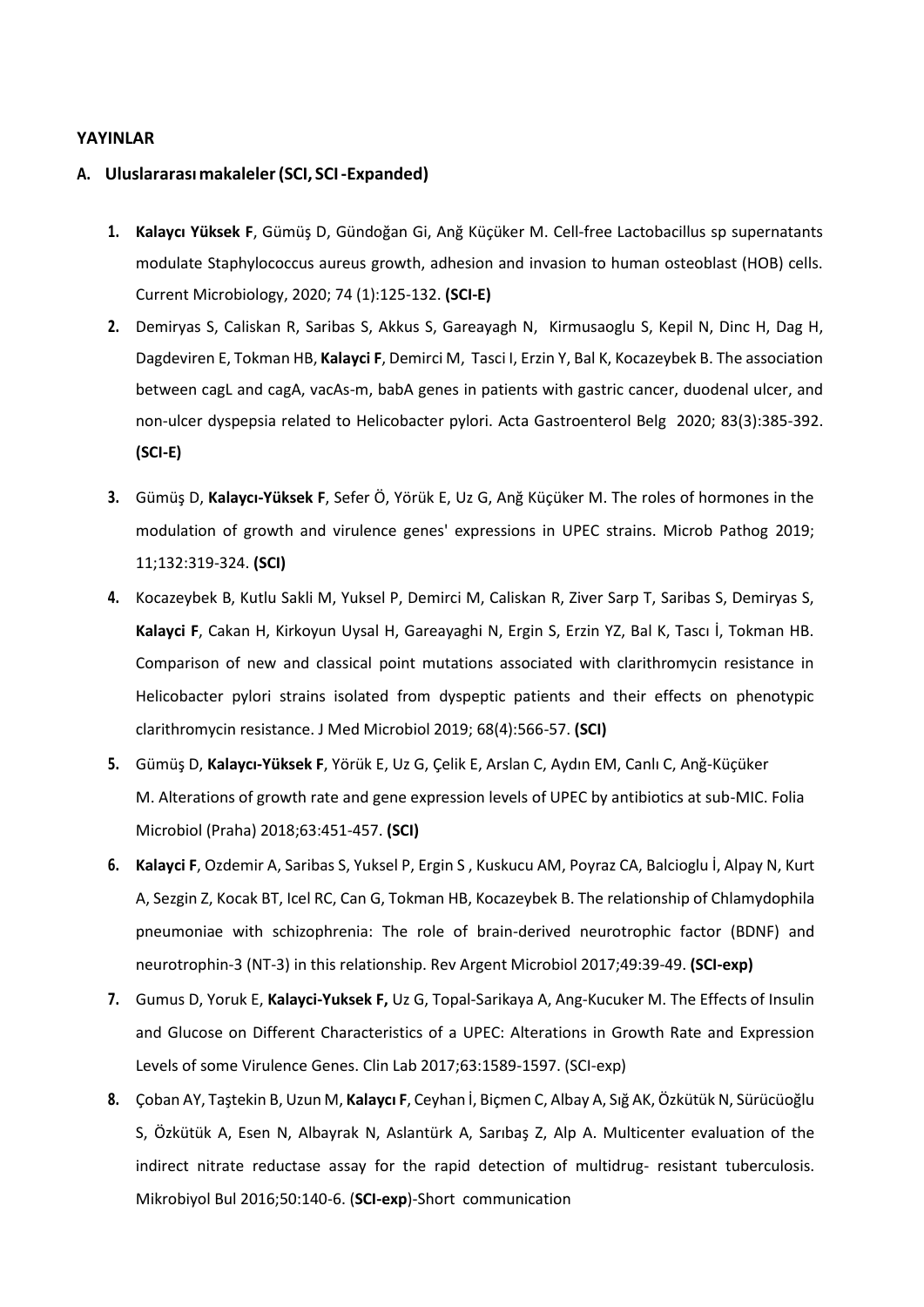- **9.** Çalışkan R, Sayı Yazgan A, Tokman HB, Sofyalı E, Erzin YZ, Akgül Ö, Kurt A, **Kalaycı F**, Ziver T, Yüksel P, Bal K, Kocazeybek B. The cytokine response in THP-1 (monocyte) and HL-60 (neutrophildifferentiated) cells infected with different genotypes of Helicobacter pylori strains. Turk J Gastroenterol 2015;26:297-303. **(SCI-exp)**
- **10.** Caliskan R, Tokman HB, Erzin Y, Saribas S, Yuksel P, Bolek BK, Sevuk EO, Demirci M, Yılmazli O, Akgul O, **Kalayci F**, Cakan H, Salih B, Bal K, Kocazeybek B. Antimicrobial resistance of Helicobacter pylori strains to five antibiotics, including levofloxacin, in Northwestern Turkey. Rev Soc Bras Med Trop 2015;48:278-84. **(SCI-exp)**
- **11.** Allahverdiyev AM, Bagirova M, Caliskan R, Tokman HB, Aliyeva H, Unal G, Oztel ON, Abamor ES, Toptas H, Yuksel P, **Kalayci F**, Aslan M, Erzin Y, Bal K, Kocazeybek BS. Isolation and diagnosis of Helicobacter pylori by a new method: Microcapillary culture. World J Gastroenterol 2015;21:2622- 2628. **(SCI-exp)**
- **12.** Kocazeybek BS, Caliskan R, Erdamar Cetin S, Ergin S, Kuskucu M, Kepil N, Oyku Dinc H, Ziya Erzin Y, Saribas S, Bahar Tokman H, **Kalayci F**, Akgul O, Yuksel P, Karakullukcu A, Ziver T, Sirekbasan S, Caglar E, Bal K. Patterns of EPIYA motifs among cagA-positive Helicobacter pylori strains: a case-control study in a Turkish population with Eurasian geographical features. J Med Microbiol 2015;64:1117- 23. **(SCI)**
- **13.** Tokman HB , Aslan M , Ortaköylü G, Algıngil RÇ , Yüksel P, Karakullukçu A, **Kalaycı F**, Sarıbaş S, Çakan H, Demir T , Kocazeybek BS. Microorganisms in respiratory tract of patients diagnosed with atypical pneumonia: results of a research based on the use of reverse transcription polymerase chain reaction (RT-PCR) DNA microarray method and enzyme-linked immunosorbent assay. Clin Lab 2014;60:1027-34. **(SCI-exp)**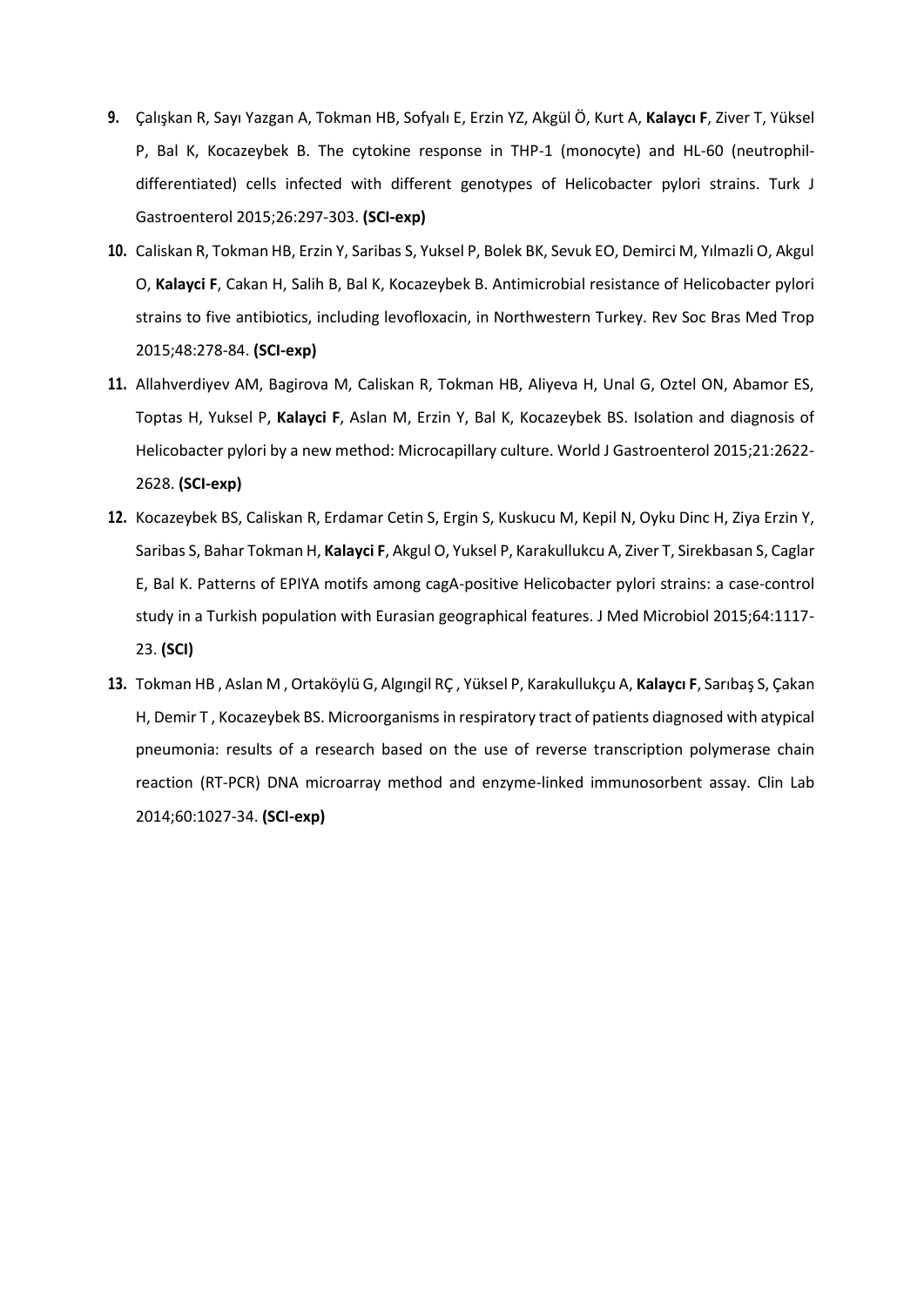### **B. Ulusal Akademik Ağ ve Bilgi Merkezinde (ULAKBIM) Taranan Dergilerde Yayınlanan Makaleler**

- **1. Kalaycı Yüksek F**. Şişelenmiş içme sularında *Helicobacter pylori* DNA'sının araştırılması: Bir ön çalışma. Türk Hijyen ve Deneysel Biyoloji Dergisi. 77:4:71-76.
- **2.** Gümüş D, **Kalaycı Yüksek F**, Uz G, Bayraktar A, Köseoğlu P, Ofluoğlu Y, Daylan B, Anğ KücükerM. The effectsofinsulinandglucoseongrowthandexpressionofmarregulon in E. coli. Turk J Clin Lab 2019; 209-216.
- **3.** Bayırlı-TuranD,GümüşD,**Kalaycı-YüksekF**, KuruoğluT, PamukcuA, Şerefhanoğlu K.A Retrospective Study of Influenza Rapid Antigen Test Positivity with Drug Prescribing and Clinical Symptoms. Turk J Clin Lab 2019; 10: 149;155.
- **4.** Bayırlı-Turan D, Kuruoğlu T, Gümüş D, **Kalaycı-Yüksek F**, Şerefhanoğlu K. Seroprevalence of HBsAg and anti-HCV For Patients Who Admitted to Third Step Hospital: Six-Year Retrospective Data. Ege Journal of Medicine 2019;58:149-153.
- **5.** GümüşD, **Kalaycı-YüksekF**,UzG,BilginM,Anğ KüçükerM. İnsülin,Norepinefrinve Östradiolün Çeşitli Mikroorganizmaların Üremesi Üzerine Etkisi. Türk Mikrobiyol Cem Derg 2018; 48:180-186.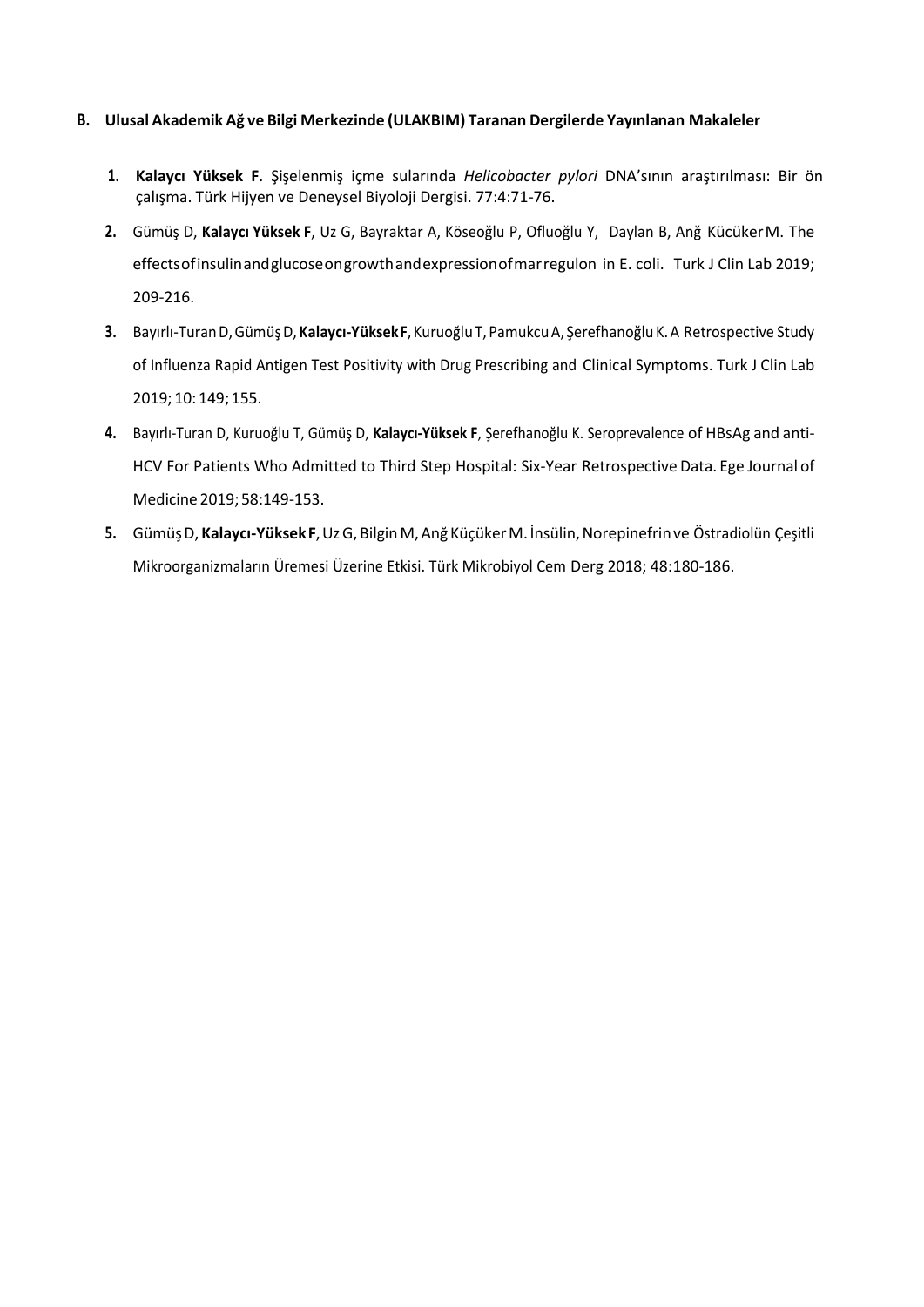# **C. Uluslararası dergilerde yayınlanan makaleler- Diğer hakemli dergilerde yayınlanan makaleler (SCI veyaSCI-expandedolmayan)**

- **1. Kalaycı Yüksek F**, Gümüş D, Küçüker M. Examination of Helicobacter pylori DNA in Tap Waters and Bottled Drinking Waters. Annals of Medical Research (kabul edildi)
- **2. Kalaycı Yüksek F**, Gümüş D, Yörük E, Yoldaş Ö, Uz G, Küçüker M. Urine influences growth and virulence gene expressions in Uropathogenic E. coli: a comparison with nutrient limited medium. Clinical and Experimental Health Sciences (kabul edildi)
- **3.** Gümüş D, **Kalaycı Yüksek F**, Bilgin M, Camadan FD, Anğ Küçüker M. In Vitro Effects of Various Probiotic Products on Growth and Biofilm Formation of Clinical UPEC Strains. ABMJ 2020, 3(1): 5-14.
- **4.** Gumus D, **Kalayci Yuksek F**, Bayirli Turan D, Kucuker M: Presence of Class I and Class II Integrons in Methicilin Resistant Staphylococci and Their Relations with Antibiotic Resistance: A Preliminary Study from Turkey. Journal of Health, Medicine and Nursing, 2020; Vol.75, 48-57
- **5.** Gümüş D, **Kalaycı Yüksek F**, Gündoğan Gİ, Anğ Küçüker M: The alterations on growth of a Uropathogenic E. coli with the effects of both different hormones and cell lines. Kocaeli Medical Journal, 2020; 9; 2:68-76
- **6.** Bayırlı-Turan D, Kuruoğlu T, Gümüş D, **Kalaycı-YüksekF**, Şerefhanoğlu K: Evaluation of Factors thatmayCauseFalse PositiveGrowthSignalsinBloodCultures-AstheWord'Factors'will IncludeBothMicrobialandPatients as well as Others.IntJClinMedMicrobiol2018;3:137.
- **7.** Gümüş D, **Kalaycı-Yüksek F**, Uz G, Bilgin M, Anğ-Küçüker M. The possible effects of different hormones on growth rate and ability of biofilm formation in different types of microorganisms. Acta Microbiologica Bulgarica, 2018; 34:1.
- **8.** Bayırlı-Turan D, Gümüş D, **Kalaycı-Yüksek F**, Gümüş A, Şerefhanoğlu K, Ang-Küçüker M. AntibioticResistance RatesofColistinResistantGram-NegativeBacteriaandacomparisonof E-testandVITEK2inEvaluationofColistin Resistance. ActaMicrobiologica Bulgarica, 2018; 34:1. **(shortcommunication)**
- **9. Kalaycı-YüksekF**,BilginM,UzG,GümüşD,Anğ-KüçükerM.ThepossibleeffectsofIL-1β,IL-6 and TNF-α on growth rate intwo differentUPECstrains.ActaMicrobiologicaBulgarica, 2018; 34:1. **(letter toeditor)**
- **10.** Kocazeybek B and **Kalayci F**. Assessment of Association between Schizophrenia and Chlamydiaceae UsingHillCriteria.J Psychiatry 18:250.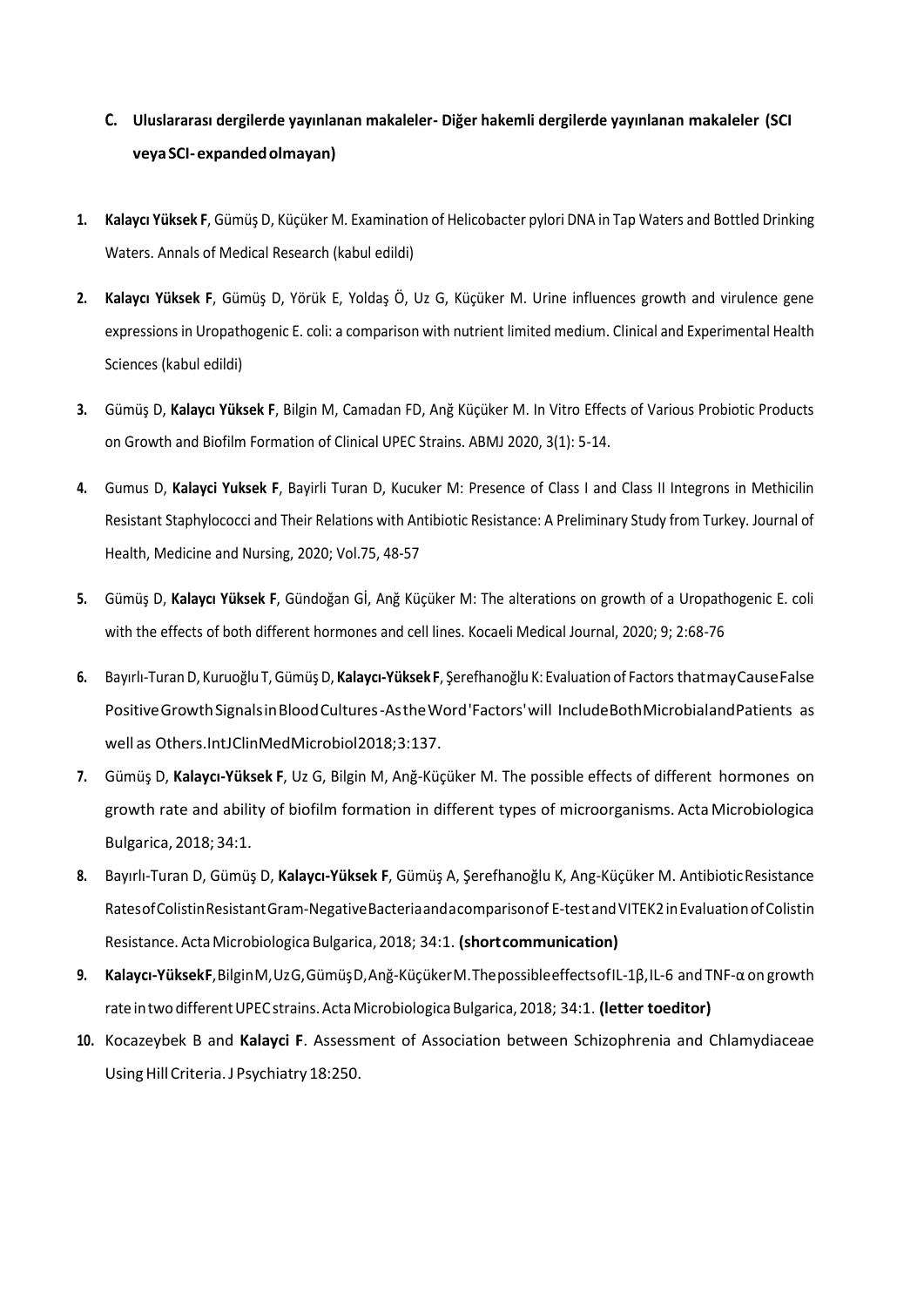## **C. Kongrelerde SunulanBildiriler**

## **C.1. Uluslararası KongrelerdeSunulanBildiriler**

- **1. Kalaycı Yüksek F.** The Investigation of Helicobacter pylori DNA in Bottled Drinking Water: A preliminary study. 3<sup>rd</sup> International water and health congress. 2019 (sözlü sunum).
- **2. Kalaycı Yüksek F**. In vitro Effects of Cell Free Supernatants of Lactobacilli on Growth, Adhesion and Invasion of Staphylococcus aureus in Cell Culture. 11<sup>th</sup> Microbiologica Balkanica, Albanian 2019 (sözlü sunum).
- **3. KalaycıYüksekF,**GümüşD,UzG,SeferÖ,YörükE,Anğ-KüçükerM.Theeffectsofhuman urine on growth urine and gene expressions in UPEC. 8<sup>th</sup> Congress of European Microbiologists (FEMS 2019). (PT303).
- **4.** GümüşD,**KalaycıYüksekF,**UzG, SeferÖ,YörükE,Anğ-KüçükerM.Astudyon expression levels ofsome genes in Mar regulon in the presence of urine. 8<sup>th</sup> Congress of European Microbiologists (FEMS 2019). (PT225).
- **5.** Anğ-KüçükerM,GündoğanGİ,**KalaycıYüksekF,**GümüşD.ThealterationsingrowthofUPEC in the presence of human hormones: A pilot study in cell culture 8<sup>th</sup> Congress of European Microbiologists (FEMS 2019). (PT333).
- **6.** ErginS, KocazeybekB, CaliskanR,Demiryas S,DincO,GülergünR,Bahar TokmanH, Ziver T, Saribas S, Yuksel P, **Kalayci F,** Demirci M, Taşcı İ,. Erzin Y, Bal K. Mutations in the 23S rRNA genes of Helicobacter pylori mediate resistance to clarithromycin (A preliminary study). . IntJ of Inf Dis 2018. 18<sup>th</sup> ICID 73S:3-398. (UMP.043).
- **7.** KocazeybekB,ErginS,CaliskanR, Demiryas S,KepilN, DincO, DağHH, DağdevirenHE, BaharTokmanH,Saribas S,**KalayciF,**DemirciM,Taşcıİ,ErzinY,BalK.Theimportanceofthe associationofcagLwithcagA,vacAs/mandbabA generegionsinpatientswithgastriccancer, duodenalulcerandnon-ulcerdyspepsiarelatedtoH.pylori:Firstin vitrostudyfromTurkey.. IntJ of Inf Dis 2018. 18<sup>th</sup> ICID 73S:3-398. (UMP.123).
- **8.** GumusD,**KalayciYuksekF,**YorukE,UzG,CelikE,ArslanEM,AydınC,CanlıC, AngKucuker M. The Effects of Different Antibiotics on Expression Levels of usp, sfa/foc and cnf1 Genes in a UPEC strain. 7<sup>th</sup> CongressofEuropeanMicrobiologists(FEMS2017).(515).
- **9.** GumusD,**KalayciYuksekF,**YorukE,UzG,BayraktarA,KoseogluP,OfluogluY,DaylanB,Ang Kucuker M. The Effects of Insulin and Glucose on Expression of Genes in E. coli MAR Operon. 7<sup>th</sup> Congress of European Microbiologists (FEMS2017).(564).
- **10.** Gümüş D, **Kalaycı-Yüksek F**, Uz G, Bilgin M, Anğ-Küçüker M. The possible effects of different hormones on growth rate and ability of biofilm formation in different types of microorganisms. 10<sup>th</sup> Balkan Congress of Microbiology(MicrobiologicaBalkanica2017)(HM- 7).
- **11.** Bayırlı-Turan D, Gümüş D, **Kalaycı-Yüksek F**, Gümüş A, Şerefhanoğlu K, Ang-Küçüker M. AntibioticResistance RatesofColistinResistantGram-NegativeBacteriaandacomparisonof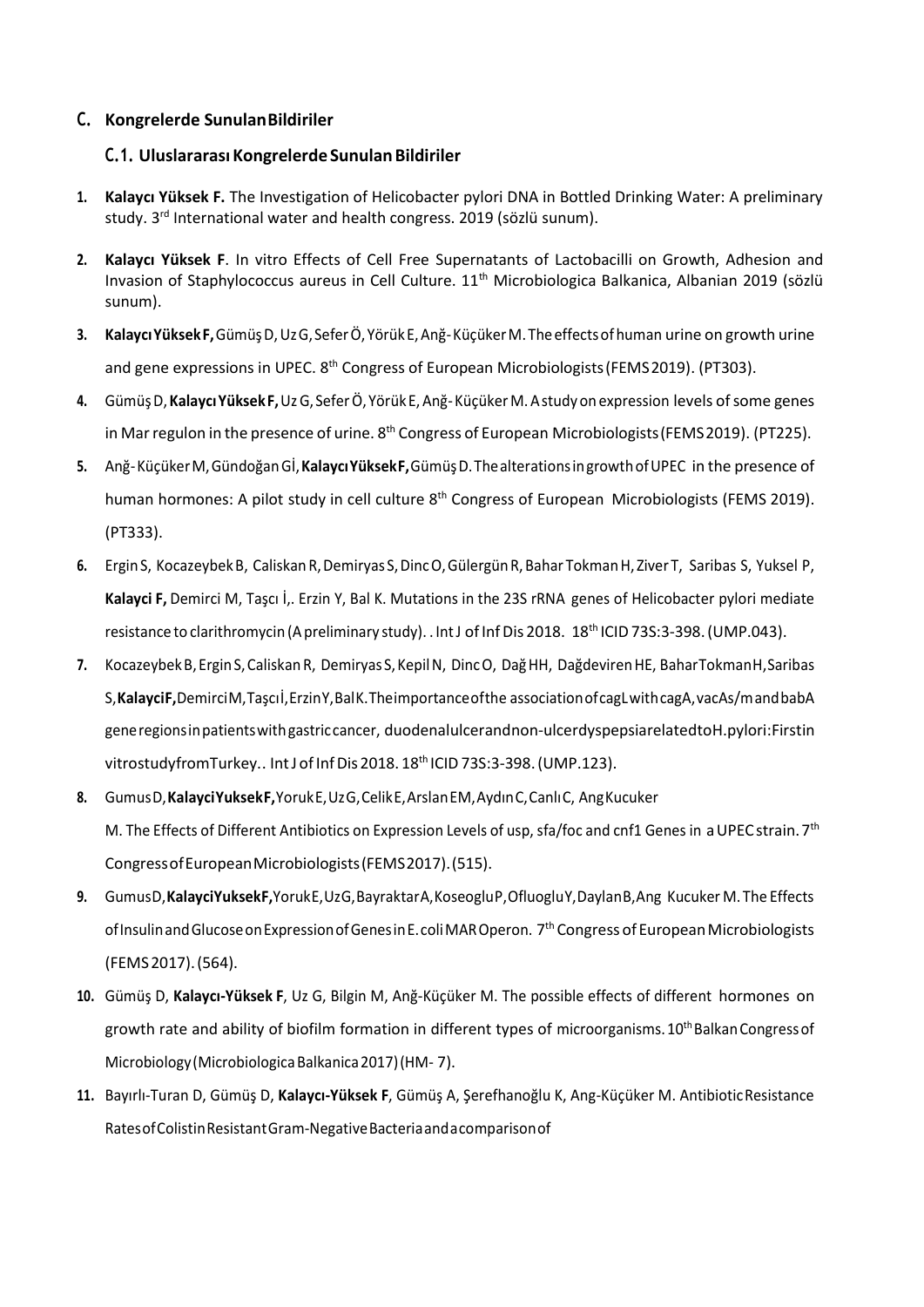E-test and VITEK2 in Evaluation of Colistin Resistance. 10<sup>th</sup> Balkan Congress of Microbiology (Microbiologica Balkanica 2017) (AntRes-48).

- **12. Kalaycı-YüksekF**,BilginM,UzG,GümüşD,Anğ-KüçükerM.ThepossibleeffectsofIL-1β,IL-6 andTNF-αongrowth rateintwo different UPEC strains. 10<sup>th</sup> Balkan Congress of Microbiology (Microbiologica Balkanica 2017)(II-9).
- 13. Koksal Çakirlar F, Gonullu N, Kalayci F, Kiraz N. Detection of carbapenemase genes OXA-48, VIM, IMP, KPC and NDM in carbapenemase-producing Klebsiella pneumonia isolates from bloodcultures ofhospitalizedpatients in Istanbul, Turkey. 2016. Int J of Inf Dis 2016. 17<sup>th</sup> ICID 45S:1-477. (41.064).
- **14. KalayciF,**BalciogluI,OzdemirA,YukselP,AlpayN,ErginS,KuskucuM,KurtA,AksoyPoyraz C, Tokman H. Bahar, Kocazeybek B. The role of Chlamydophila pneumoniae in the etiopathogenesis of schizophrenia and brain-derived neurotrophic factor (BDNF), neurotrophinslike neurotrophin3(NT3)levels:Aworldwide retrospectivestudy.IntJofInf Dis 2014.16<sup>th</sup>ICID 21S:1-460 (58.017).
- **15.** KocazeybekBS,AslanM,AllahverdiyevAM,TokmanHB,AgirovaM,AlgıngilRÇUnalG Yuksel P,**KalaycıF**,Nehir OztelO,ErzinYZandBalK.IsolationofH.pylorifromgastricTissuesBy Microculture Method: The Ever First Experience Worldwide . XXVI<sup>th</sup> International Workshop on Helicobacter and related bacteria in chronic digestive inflammation and gastric cancer 2013 (P01.02).
- **16.** AlgıngilRÇ,TokmanHB,YazganAS,YukselP,SofyalıE,AkgülO,**KalayciF**,KurtA,ErzinYZand Bal K. Cytokine relations in different genotypes of H. pylori strains isolated in Turkey: A prospective study in monocyte cell line (Thp-1) model. XXV<sup>Ith</sup> International Workshop on Helicobacter and related bacteria in chronic digestive inflammation and gastric cancer 2013 (P01.05).
- **17.** YukselP,TokmanHB,AlgıngilRÇ,SevukEO,**KalayciF**,BolekBK,KurtA,YılmazlıO,AkgülO, Salih BA, Erzin YZ, Bal K. and Kocazeybek BS. Multi-resistance in H. pylori: An evaluation for clarithromycin resistant strains isolated from a patient population of Istanbul, Turkey. XXVI<sup>th</sup> International Workshop on Helicobacter and related bacteria in chronic digestive inflammation and gastric cancer 2013 (P13.18).
- **18.** Tokman HB, Cakan H, Algıngil RÇ, Sevuk EO, Yuksel P, Kurt A, Bolek BK, **Kalaycı F,** Yılmazlı O, AkgülO,SalihBAand KocazeybekBS.AntimıcrobıalresıstanceofH.pylori:DatafromIstanbul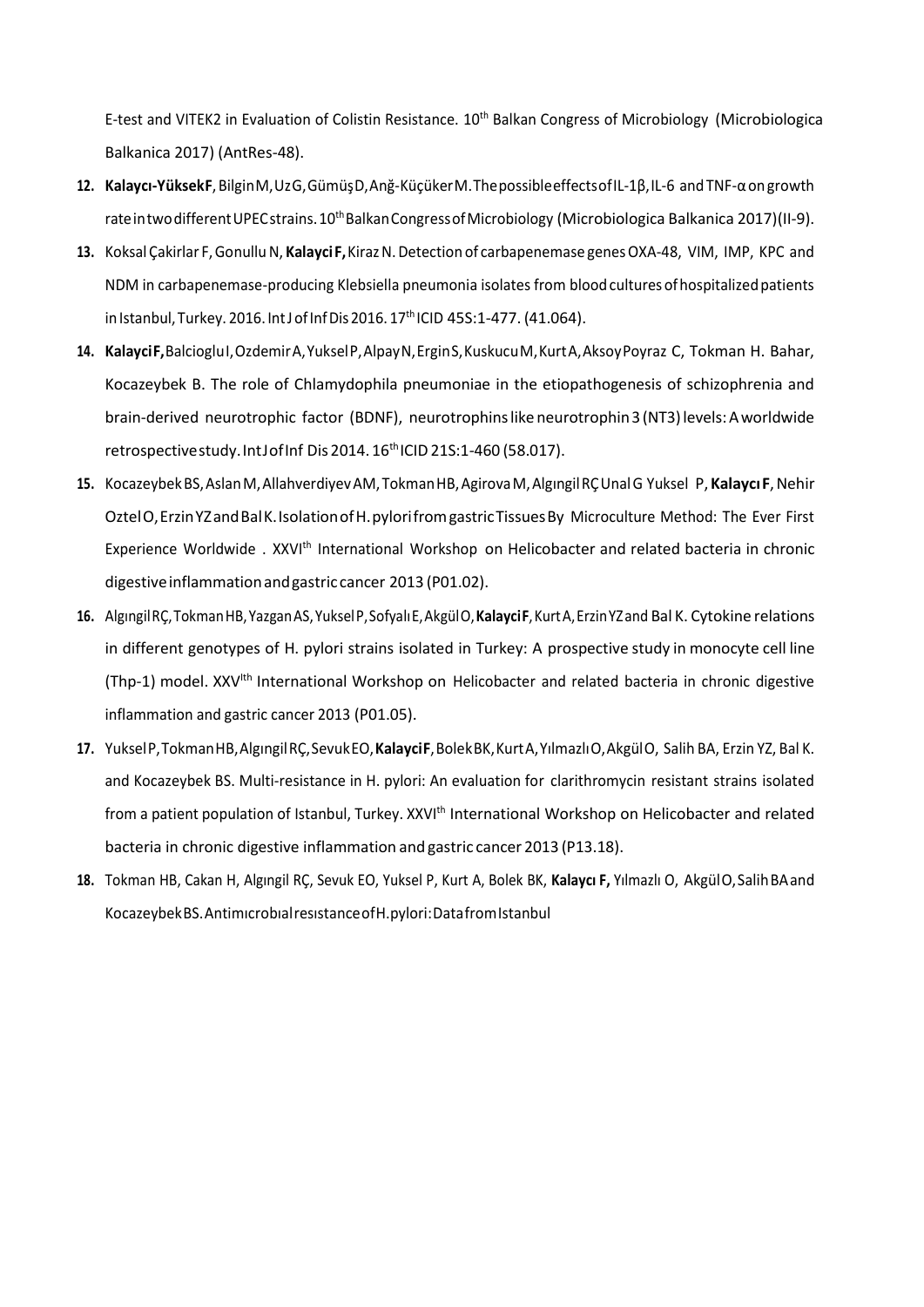and its suburbs. XXVI<sup>th</sup> International Workshop on Helicobacter and related bacteria in chronic digestive inflammation and gastric cancer 2013 (P13.20).

**19.** KocazeybekBS,YukselP,AlgıngilRÇ,SarıbaşAS,**KalaycıF**,AkgülO,TokmanHB,CaglarE, Karakullukcu A, Ziver T, Erzin YZ and Bal K. EPIYAmotıf patterns among Cag-Apositive H.pylori straıns: A prospectıve study from Turkey, a country with a population having European and Asian geographical features. XXVI<sup>th</sup> International Workshop on Helicobacter and related bacteria in chronic digestive inflammation and gastric cancer 2013 (P03.19).

### **C.2. UlusalKongrelerdeSunulanBildiriler**

- **1.** Bayırlı Turan D, Şerefhanoğlu K, Gümüş D, Kuyumcuoğlu Çimen, Bektaş M, **Kalaycı F**., Küçüker AM. İstanbul Yeni Yüzyıl üniversitesi Tıp fakültesi Gaziosmanpaşa hastanesinde klinik örneklerden izole edilen Candıda cinsi mayaların tür dağılımları ve antifungallere duyarlılık profillerinin değerlendirilmesi 12. Antimikrobik KemoterapiGünleri.2016.(P-40).
- **2.** Bayırlı Turan D, Şerefhanoğlu K, Gümüş D, **Kalaycı F**, Küçüker AM. İstanbul Yeni Yüzyıl üniversitesi Tıp fakültesi Gaziosmanpaşa hastanesi'ne savaş yaralanmasına bağlı başvuran Libyalı hastalarda saptanan yumuşak doku ve kemik infeksiyonlarında etken olarak izole edilen bakterilerin ve antibiyotik direnç profillerinin değerlendirilmesi. 12. Antimikrobik Kemoterapi Günleri.2016.(P-110).
- **3.** ÇobanYA,TaştekinB,UzunM,**KalaycıF**,Ceyhanİ,BiçmenC,AlbayA,SığK,ÖzkütükN, Sürücüoğlu S,Özkütük A, Esen N. Çok ilaca dirençli Mycobacterium tuberculosis izolatlarının hızlı tespitinde nitrat redüktaz testinin değerlendirilmesi: Çok merkezli bir çalışma. 7. Ulusal Mikobakteri Sempozyumu(2015)
- **4.** Çalışkan R, Dinç Ö, Habip Z, **Kalaycı F,** Yüksel P, Akgül Ö, Ergin S, Aslan M, Kocazeybek BS. İstanbul bölgesinde Hepatit Delta virüsü seropozitfiliğinin retrospektif olarak 5 yıllık seroepidemiyolojikdeğerlendirmesi. XXVI. TÜRKMİKROBİYOLOJİKONGRESİ(2014)(PS198).
- **5.** ÇalışkanR,**KalaycıF**,DinçÖ,HabipZ,YükselP,KuşkucuM,ErginS,MidilliK,BaharH,Aslan M,KocazeybekBS.Anti HIV 1/2 seropozitif olguların HIV-1 VE HIV-2 doğrulamaları açısından LIA pozitif bant sonuçlarının retrospektif değerlendirilmeleri.XXXVI. TÜRKMİKROBİYOLOJİ KONGRESİ (2014)(PS-348).
- **6.** Çalışkan R, **Kalaycı F,** Dinç Ö, Habip Z, Yüksel P, Ergin S, Tokman Bahar H, Aslan M, Kocazeybek BS. İ.Ü. Cerrahpaşa Tıp Fakültesi Tıbbi mikrobiyoloji seroloji/ELISA ünitesine başvuran HIV seropozitif olguların demografik verileri: 4,5 yıllık retrospektif bir değerlendirme. XXXVI. TÜRK MİKROBİYOLOJİ KONGRESİ (2014)(PS-371).